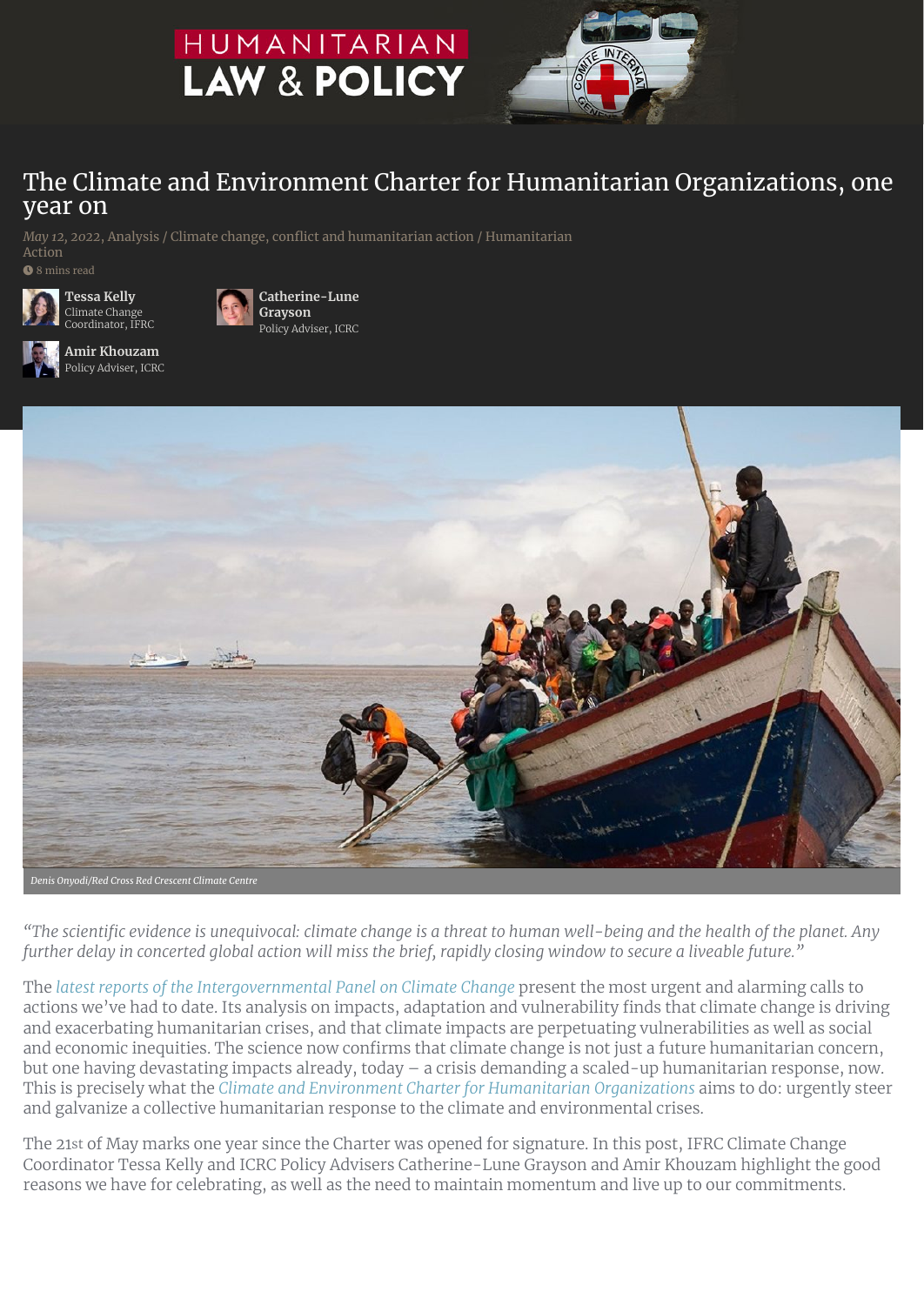#### ICRC [Humanitarian](https://soundcloud.com/icrc-lawandpolicy-blog) Law & Policy Blog · The Climate and Environment Charter

When the Intergovernmental Panel on Climate Change released the second installment of its sixth assessment report on the impacts of climate change, connections between its findings and humanitarian action were abundantly clear. Protecting the lives and the rights of present and future generations largely depends first and foremost on political will to cut greenhouse gas emissions, halt biodiversity loss and environmental degradation, adapt to rising risks, and address loss and damage associated with the impacts of the crises. Yet humanitarian organizations have a role to play in responding to growing needs and adapting our responses to ensure that we help people adapt to these crises themselves.

It is this recognition that led to the development of the Climate and Environment Charter, a short and aspirational text that calls for a transformational change across the humanitarian sector. Its seven commitments are intended to guide humanitarian organizations in stepping up and improving our humanitarian action to address the climate and environmental crises and reduce humanitarian needs.

The strong support that the Charter has garnered in its first year reflects that humanitarian organizations want to do our part – and so do donors. These are good reasons to celebrate, and to redouble our commitments and accelerate our work. We are already playing catch up, and humanitarian needs continue to rise.

## The commitment of the humanitarian sector to do more and better, together, is clear and uplifting.

Over the last year, more than 230 humanitarian organizations have signed the Charter. These signatures represent the full breadth of the humanitarian sector, with organizations of different scales, mandates and approaches joining in – from local NGOs in over 80 countries to international organizations, National Red Cross Red Crescent Societies, UN agencies, and NGO consortiums.

The number of signatories and their diversity tell us a few things.

First, we can read this as affirmation that humanitarian organizations now see the climate and environmental crises as humanitarian priorities that we must address together as local, national and international organizations. We all agree that we also have much to learn from the solutions that communities have designed themselves, from climate scientists to development organizations and farming associations.

We can also read this as a testimony to the value of listening to people, seeking out diverse opinions, and building a sense of community. The Charter is not any one organization's to claim – it was shaped by hundreds of individuals and organizations across the globe, and we think that this is why so many organizations are happy to be part of this effort.

The support the Charter has received also indicates a consensus on what needs to be done. We have often seen the Charter frame conversations on the role of humanitarian actors in responding to the climate and environment crises. We like to think that this is because the seven commitments captured in the Charter are virtually impossible to disagree with.

## Donor countries have joined in, and they also have a clear role to play.

This was a year during which we have seen a growing number of countries commit to supporting a stronger humanitarian response to the climate and environment crises.

The Charter has always been a document for and by humanitarian organizations. As the number of signatories rose, States, government agencies, and other entities noticed, and asked how they could be involved to show their support for the Charter and the ambitions it represents.

This makes sense – in fact, it reflects two core elements of the Charter. First, the Charter highlights the importance of mobilizing urgent and more ambitious climate action and environmental protection. For this, it is essential to have governments and other decision-makers on board. Second, implementing the Charter requires financial and technical support, which requires the support of donors.

In response to this reality, we opened a Supporters category through which States, local and regional governments, government agencies and departments, and private foundations can indicate their support for the Charter. Since this category opened last fall, Switzerland, the United States, Norway and the European Union have formally expressed their support. We hope that many others will follow.

In March, at the European Humanitarian Forum, humanitarian donors were also invited to sign up to a new declaration on climate and the environment announced by the European Commission. The declaration echoes the Charter, as its signatories commit to investing in, preparing for, anticipating and responding to disasters, improving cooperation and partnerships at all levels and reducing the environmental impact of humanitarian activities.

## The support for accelerating the implementation of the Climate and Environment Charter is increasingly clear – and we have no time to lose!

As we've always said, signing the Charter is the beginning of the journey. The true test is how this changes the way we work and how our commitments make a difference for the people we are working with and for.

Organizations signing the Charter commit to adopting and sharing publicly specific targets and implementation plans that demonstrate how their commitments are being translated into practice. Some *17 [organizations have](https://www.climate-charter.org/targets/) already shared their targets*, and many have indicated that theirs are being